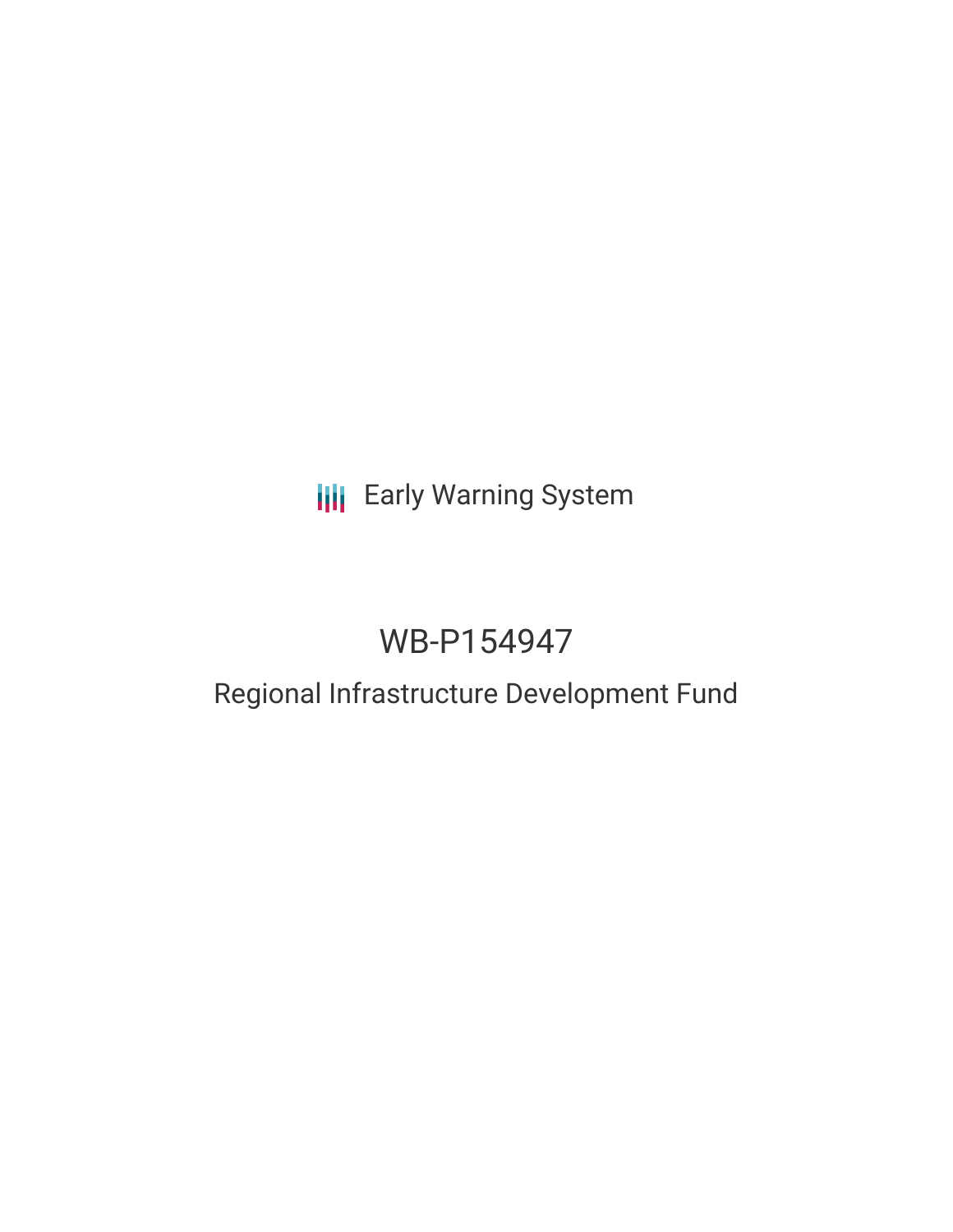

#### **Quick Facts**

| <b>Countries</b>               | Indonesia                                                    |
|--------------------------------|--------------------------------------------------------------|
| <b>Financial Institutions</b>  | Asian Infrastructure Investment Bank (AIIB), World Bank (WB) |
| <b>Status</b>                  | Approved                                                     |
| <b>Bank Risk Rating</b>        | FI                                                           |
| <b>Voting Date</b>             | 2017-03-10                                                   |
| <b>Borrower</b>                | Regional Infrastructure Development Fund                     |
| <b>Sectors</b>                 | Infrastructure, Transport                                    |
| <b>Investment Type(s)</b>      | Fund                                                         |
| <b>Investment Amount (USD)</b> | $$100.00$ million                                            |
| <b>Project Cost (USD)</b>      | \$406.00 million                                             |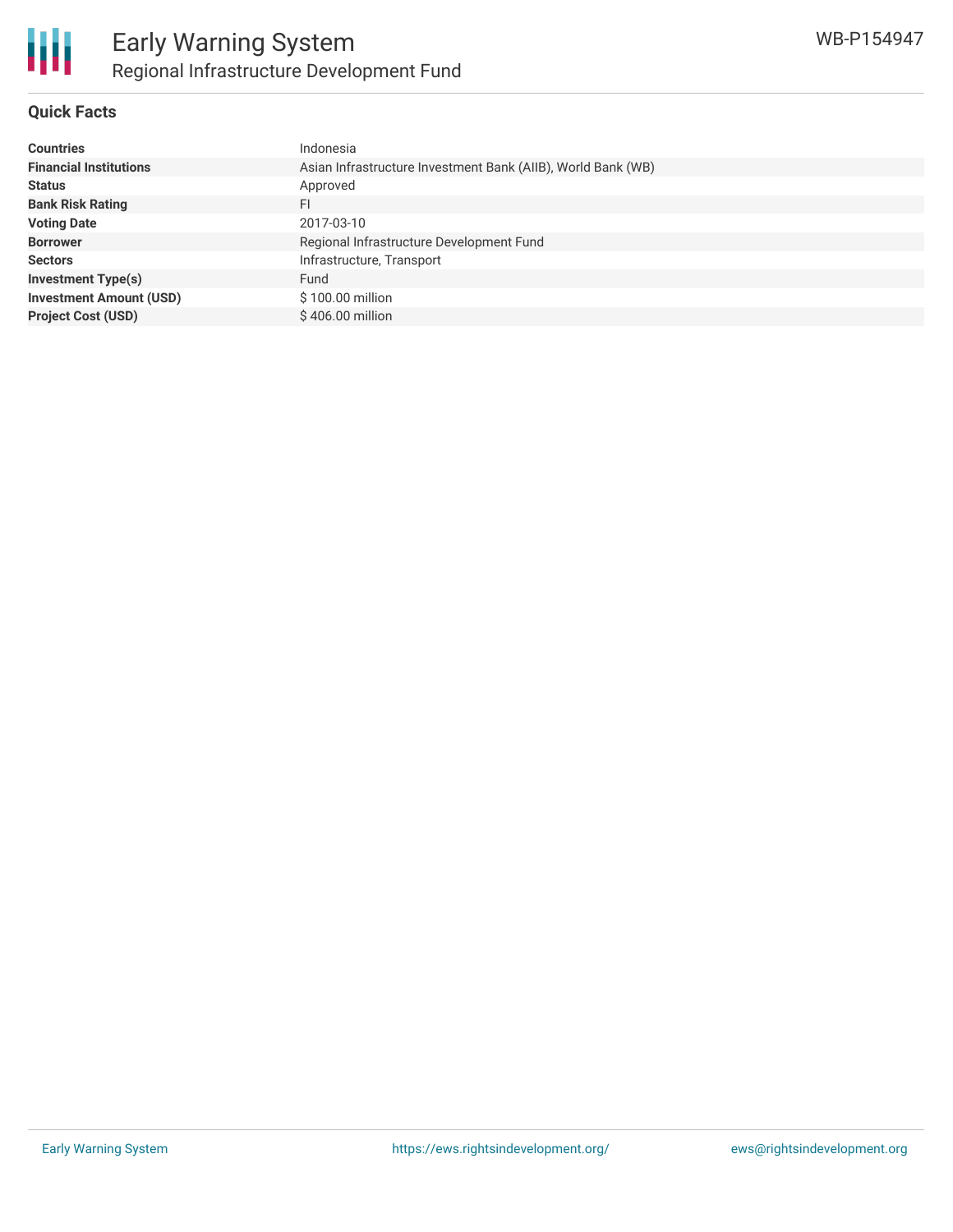

#### **Project Description**

The project comes in two stages. The World Bank will finance a fund that provides loans for infrastructure to Indonesian governmental bodies at the subnational level. The second part of the project will provide support for the governments in carrying out subproject identification and preparation, including, but not limited to, feasibility studies, detailed engineering designs, environmental and social safeguard assessments, advisory services on financial management and procurement, and training.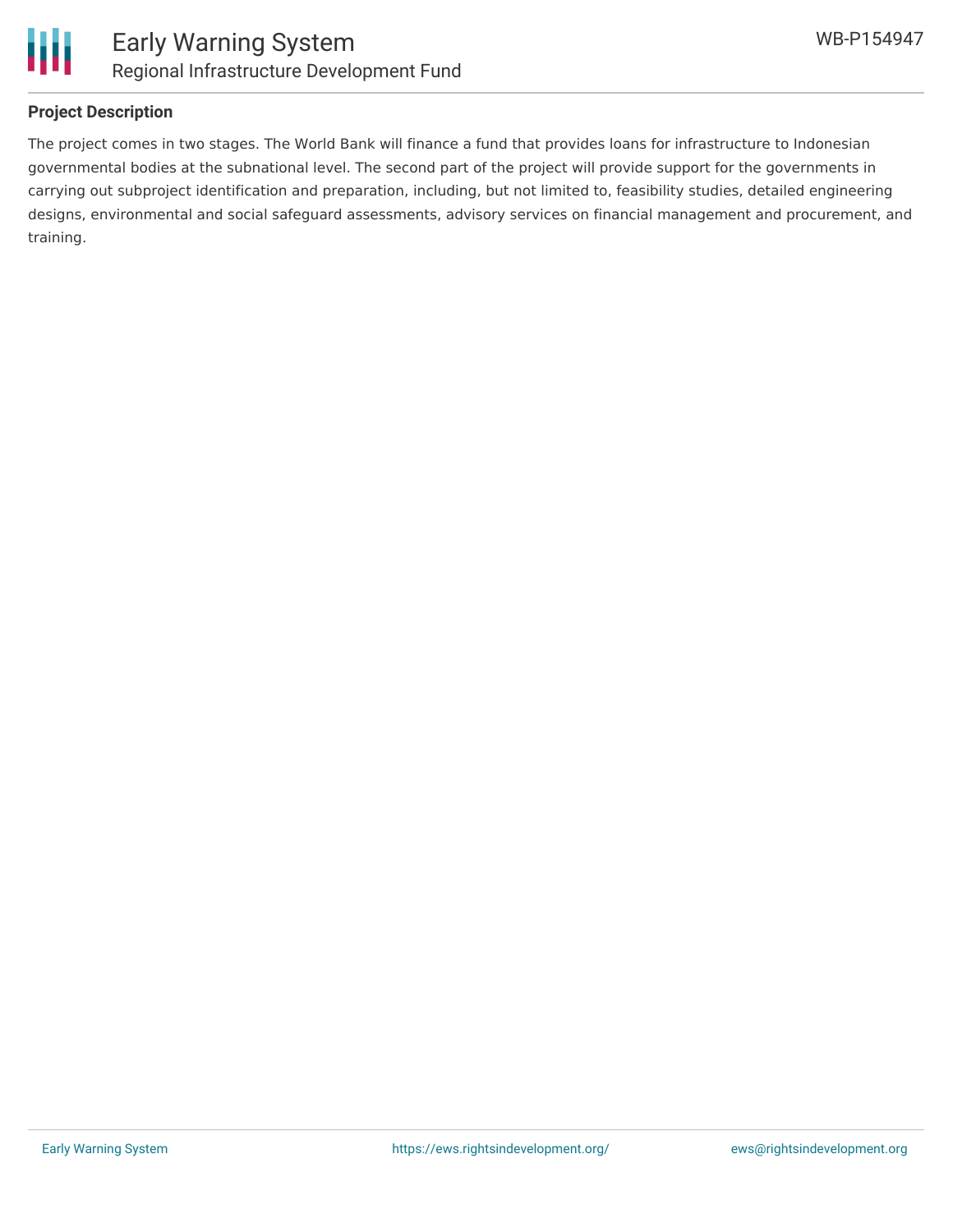

#### **Investment Description**

- Asian Infrastructure Investment Bank (AIIB)
- World Bank (WB)

The Asian Infrastructure Investment Bank will also be providing a further \$100 million in financing towards the fund.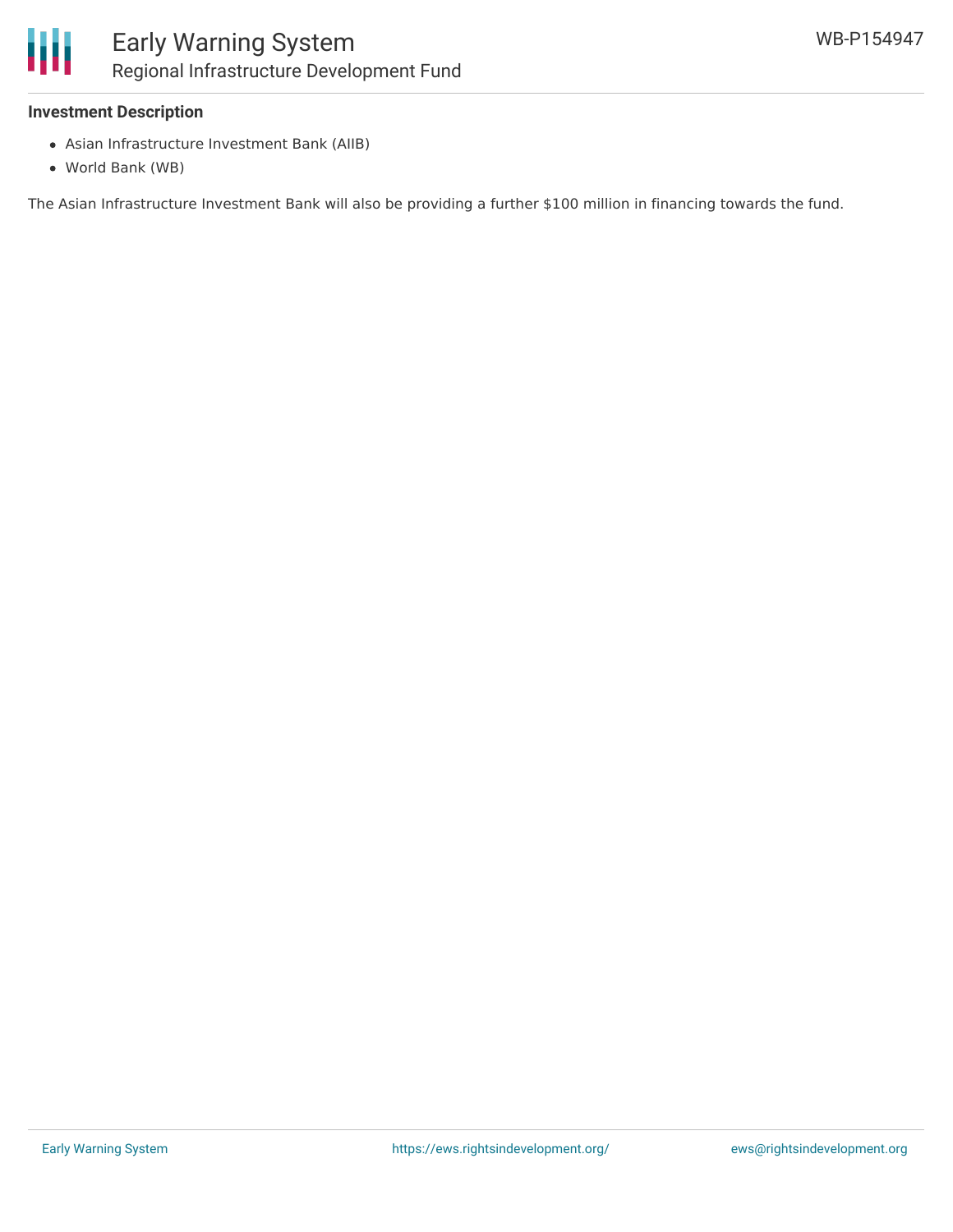

#### **Contact Information**

Project Contact: Marcus John Jin Sarn Lee Senior Urban Economist, World Bank Contact No.: 5781+3135 Email Address: mlee1@worldbank.org

Borrower: Ministry of Finance Robert Pakpahan, Directorate General of Budget Financing and Risk Management Director General of Budget Financing and Risk Management Contact No.: 62213458289 Email Address: rpakpah@yahoo.com

Implementing Agencies: PT Sarana Multi Infrastruktur Emma Sri Martini, President Director Telephone No.: 622180825288 Email Address: corporatesecretary@ptsmi.co.id

#### **ACCOUNTABILITY MECHANISM OF WORLD BANK**

The World Bank Inspection Panel is the independent complaint mechanism and fact-finding body for people who believe they are likely to be, or have been, adversely affected by a World Bank-financed project. If you submit a complaint to the Inspection Panel, they may investigate to assess whether the World Bank is following its own policies and procedures for preventing harm to people or the environment. You can contact the Inspection Panel or submit a complaint by emailing ipanel@worldbank.org. You can learn more about the Inspection Panel and how to file a complaint at: http://ewebapps.worldbank.org/apps/ip/Pages/Home.aspx.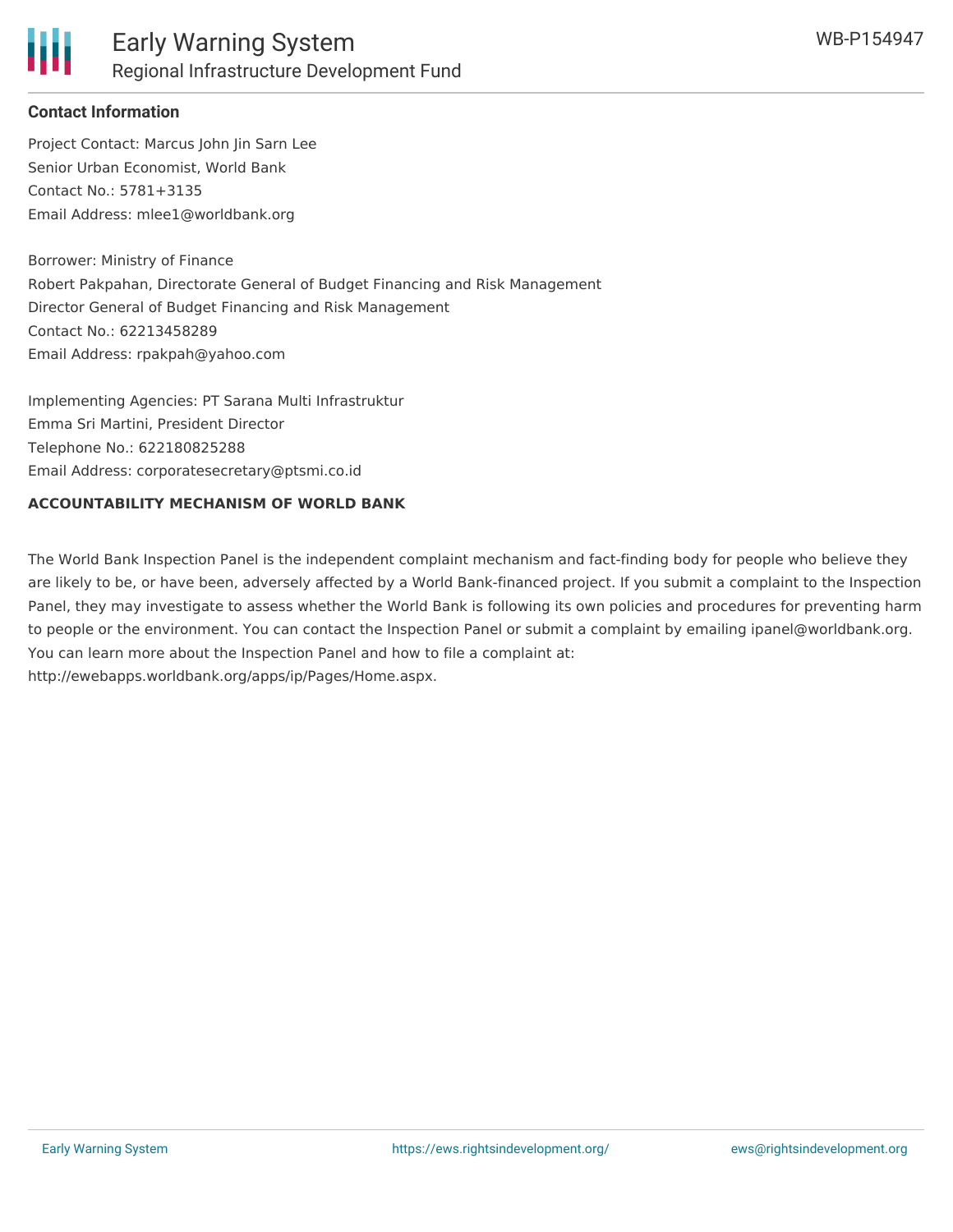

### Early Warning System Regional Infrastructure Development Fund

#### **Bank Documents**

- Indonesia Regional [Infrastructure](http://documents.worldbank.org/curated/en/297421489370420368/pdf/Indonesia-Regional-Infrastructure-PAD1579-02212017.pdf) Development Fund Project (English)
- Indonesia Regional Infrastructure Development Fund Project : [Environmental](http://documents.worldbank.org/curated/en/2016/07/26577949/indonesia-regional-infrastructure-development-fund-project-environmental-assessment) and Social Management F [Original Source]
- Integrated Safeguards Data Sheet (Appraisal Stage) Regional [Infrastructure](http://documents.worldbank.org/curated/en/2016/09/26788682/integrated-safeguards-data-sheet-appraisal-stage-regional-infrastructure-development-fund-p154947) Development Fund P154 [Original Source]
- Integrated Safeguards Data Sheet (Concept Stage) Regional [Infrastructure](http://documents.worldbank.org/curated/en/2016/02/25058060/integrated-safeguards-data-sheet-concept-stage-regional-infrastructure-development-fund-p154947) Development Fund P15494 [Original Source]
- Project Information Document (Appraisal Stage) Regional [Infrastructure](http://documents.worldbank.org/curated/en/105641474276980936/pdf/PID-Appraisal-Print-P154947-09-19-2016-1474276976060.pdf) Development Fund P154947
- Project Information Document (Appraisal Stage) Regional [Infrastructure](https://ewsdata.rightsindevelopment.org/files/documents/47/WB-P154947.pdf) Development Fund P154947 [Original Source]
- Project Information Document (Concept Stage) Regional [Infrastructure](https://ewsdata.rightsindevelopment.org/files/documents/47/WB-P154947_YC8iAjM.pdf) Development Fund P154947 (E [Original Source]